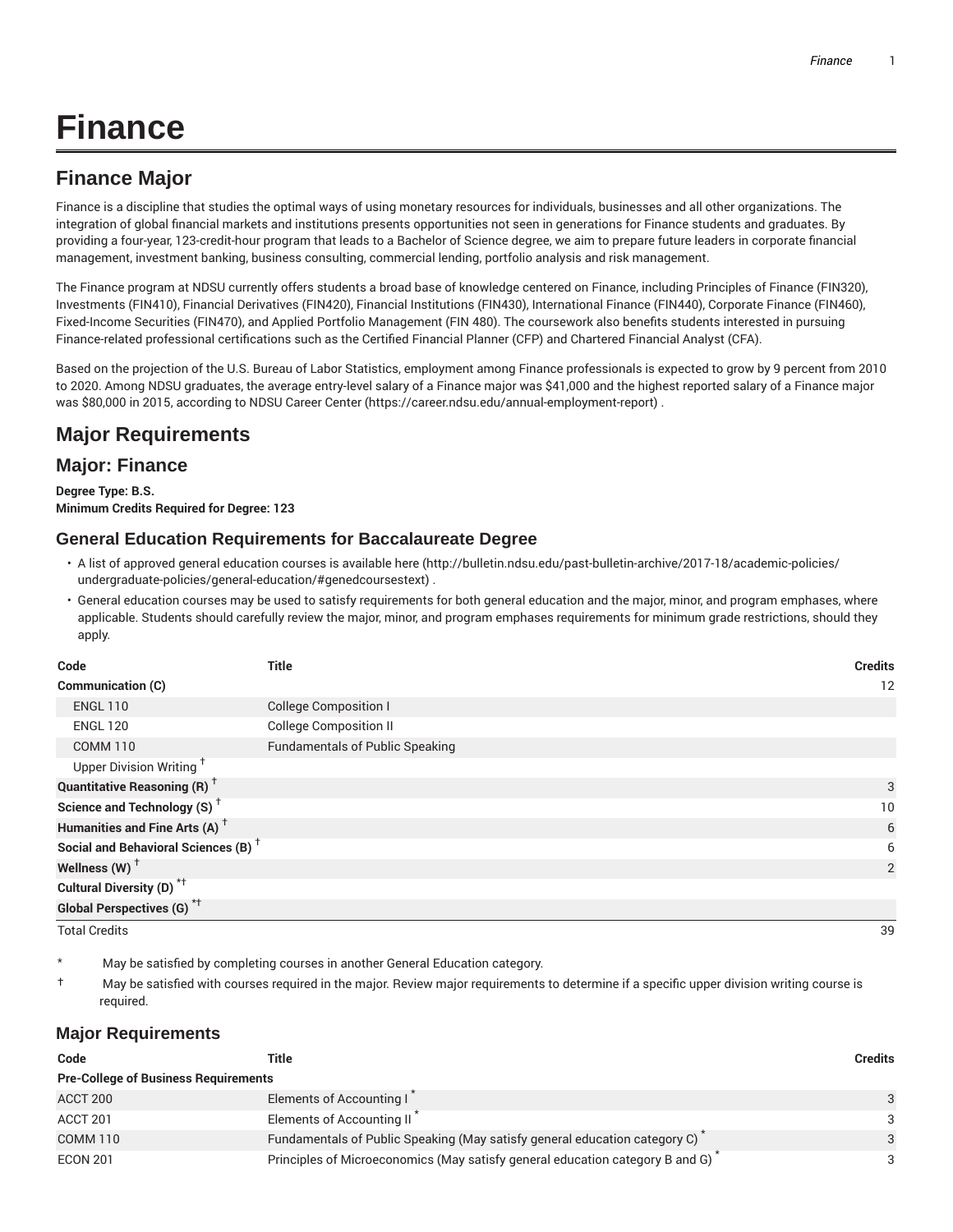#### 2 *Finance*

| <b>MIS 116</b>                     | Business Use of Computers (May satisfy general education category S)                                                                | $\ensuremath{\mathsf{3}}$ |
|------------------------------------|-------------------------------------------------------------------------------------------------------------------------------------|---------------------------|
| <b>ECON 202</b>                    | Principles of Macroeconomics (May satisfy general education category B and G)                                                       | 3                         |
| <b>ENGL 110</b>                    | College Composition I (May satisfy general education category C)                                                                    | $\overline{4}$            |
| <b>ENGL 120</b>                    | College Composition II (May satisfy general education category C) <sup>*</sup>                                                      | 3                         |
| <b>MATH 144</b>                    | Mathematics for Business                                                                                                            | 4                         |
| <b>PHIL 216</b>                    | Business Ethics (May satisfy general education category A)                                                                          | 3                         |
| <b>PSYC 111</b>                    | Introduction to Psychology (May satisfy general education category B)                                                               | 3                         |
| or SOC 110                         | Introduction to Sociology                                                                                                           |                           |
| <b>STAT 330</b>                    | Introductory Statistics (May satisfy general education category R)                                                                  | 3                         |
| <b>STAT 331</b>                    | Regression Analysis                                                                                                                 | $\overline{2}$            |
| <b>Finance Major Requirements</b>  |                                                                                                                                     |                           |
| <b>BUSN 301</b>                    | Organizational Citizen                                                                                                              | $\boldsymbol{0}$          |
| <b>ENGL 320</b>                    | Business and Professional Writing (May satisfy general education category C)                                                        | 3                         |
| <b>FIN 320</b>                     | Principles of Finance (requires a grade of C or better) <sup>1</sup>                                                                | 3                         |
| <b>MGMT 320</b>                    | Foundations of Management                                                                                                           | 3                         |
| <b>MRKT 320</b>                    | Foundations of Marketing <sup>1</sup>                                                                                               | 3                         |
| <b>BUSN 430</b>                    | Legal and Social Environment of Business                                                                                            | 3                         |
| <b>FIN 410</b>                     | <b>Investment Analysis and Management</b>                                                                                           | 3                         |
| <b>FIN 430</b>                     | Management of Financial Institutions                                                                                                | 3                         |
| <b>FIN 460</b>                     | <b>Corporate Finance</b>                                                                                                            | 3                         |
| <b>BUSN 489</b>                    | Strategic Management (Capstone Course)                                                                                              | 4                         |
| <b>MIS 320</b>                     | Management Information Systems 1                                                                                                    | 3                         |
| <b>Finance Courses</b>             |                                                                                                                                     |                           |
| <b>FIN 420</b>                     | Options, Futures, and Other Derivatives                                                                                             | 3                         |
| <b>FIN 440</b>                     | <b>International Finance</b>                                                                                                        | 3                         |
| <b>FIN 470</b>                     | Analysis of Fixed-Income Securities                                                                                                 | 3                         |
| 300-400 level Courses              |                                                                                                                                     | 18                        |
|                                    | Select 9 credits from three of the following six areas (includes courses cross-listed with CoB courses):                            |                           |
| 1) ACCT                            |                                                                                                                                     |                           |
| 2) MGMT                            |                                                                                                                                     |                           |
| 3) MRKT                            |                                                                                                                                     |                           |
| 4) MIS                             |                                                                                                                                     |                           |
| 5) Environment of Business:        |                                                                                                                                     |                           |
| <b>BUSN 318</b>                    | <b>Taxation in Management Decisions</b>                                                                                             |                           |
| <b>BUSN 340</b>                    | <b>International Business</b>                                                                                                       |                           |
| <b>BUSN 341</b>                    | <b>Global Business Environment</b>                                                                                                  |                           |
| <b>BUSN 347</b>                    | <b>Principles of Real Estate</b>                                                                                                    |                           |
| <b>BUSN 383</b>                    | Organizational Communication I                                                                                                      |                           |
| <b>BUSN 431</b>                    | Business Law I-Contracts, Property and Torts                                                                                        |                           |
| <b>BUSN 432</b>                    | Business Law II-Business Organization and Commercial Transactions                                                                   |                           |
| <b>BUSN 440</b>                    | <b>International Business Law</b>                                                                                                   |                           |
| <b>BUSN 474</b>                    | Cooperatives                                                                                                                        |                           |
| <b>BUSN 487</b>                    | <b>Managerial Economics</b>                                                                                                         |                           |
| 6) Internship up to three credits: |                                                                                                                                     |                           |
| <b>FIN 397</b>                     | Fe/Coop Ed/Internship                                                                                                               |                           |
| <b>FIN 413</b>                     | Finance Service Internship                                                                                                          |                           |
|                                    | Select 9 credits (minimum) from the following eleven areas (must be 300-400 level); includes courses cross-listed with CoB courses: |                           |
| 1) FIN                             |                                                                                                                                     |                           |
| 2) ACCT                            |                                                                                                                                     |                           |
| 3) AGEC                            |                                                                                                                                     |                           |
| 4) BUSN                            |                                                                                                                                     |                           |
| 5) CSCI                            |                                                                                                                                     |                           |
|                                    |                                                                                                                                     |                           |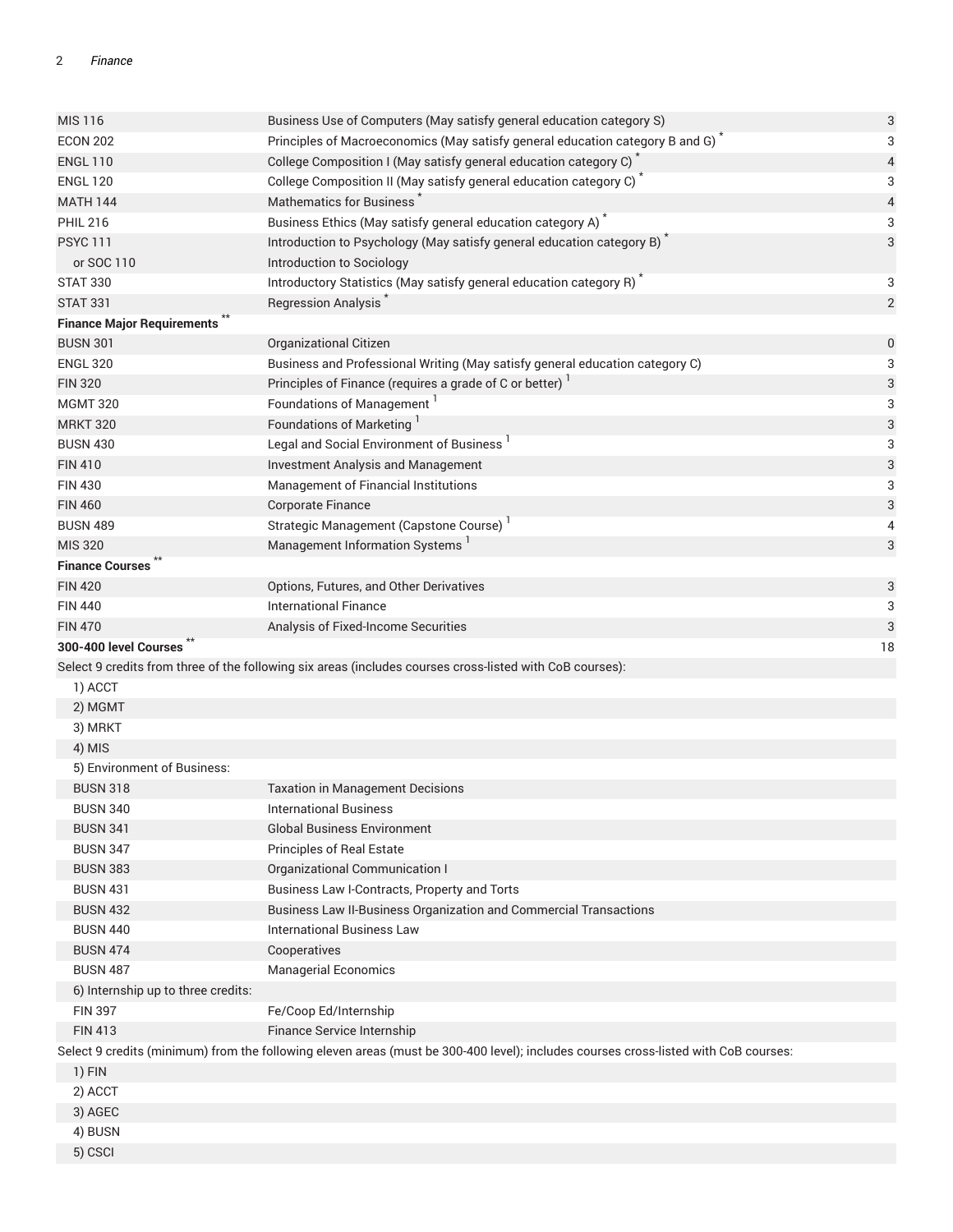| 6) ECON<br>7) MATH<br>8) MGMT<br>9) MIS<br>10) MRKT<br>11) STAT |  |  |
|-----------------------------------------------------------------|--|--|
|                                                                 |  |  |
|                                                                 |  |  |
|                                                                 |  |  |
|                                                                 |  |  |
|                                                                 |  |  |

- \* Pre-college and pre-finance major courses: A grade of 'C' or better is required in these courses for admission to the Finance major.
- \*\* Students must earn a grade of 'C' or better and have a minimum 2.5 cumulative GPA in ALL courses included in the professional program (i.e., all required courses, elective requirements, and additional 300-400 level College of Business electives or breadth electives). The only exception is BUSN 301, which is a P/F course.
- 1 Denotes Common Body of Knowledge (CBK) course.

#### **Degree Requirements and Notes**

• Students must include one of the following international courses in their plan of study:

| Code            | Title                              | <b>Credits</b> |
|-----------------|------------------------------------|----------------|
| <b>BUSN 340</b> | <b>International Business</b>      | 3              |
| <b>BUSN 341</b> | <b>Global Business Environment</b> | 3              |
| <b>FIN 440</b>  | International Finance              | 3              |
| <b>MGMT 440</b> | <b>International Management</b>    | 3              |
| <b>MRKT 440</b> | <b>International Marketing</b>     | 3              |

- Students follow the published curricula for the finance program of study from the semester/year of entrance in the College of Business to graduation provided enrollment at NDSU has not been discontinued for more than one year. Students who change their major are subject to meeting the curricular requirements in effect at the time the new major is declared.
- Business courses from programs that do not hold AACSB International accreditation cannot be used for major or minor requirements in the College of Business (CoB); such courses may be eligible for use as free electives.
- The CoB accepts a maximum of nine credits of non-NDSU 300-400 level business courses from AACSB programs with approval of the department.
- Admission into the finance major: Students must earn a 'C' or better in the pre-college and pre-finance major courses that are indicated with an asterisk (\*), achieve junior standing (60 credits), and earn a 2.50 institutional cumulative grade point average. Students must submit an online application to the CoB.
- Admission to the finance major is required to enroll in the advanced 300 or 400 level courses in the CoB.
- A grade of 'C' or better is required in transfer courses accepted for ACCT 200 Elements of Accounting I and ACCT 201 Elements of Accounting II and all 300-400 level accounting, business administration, finance, management, management information systems, and marketing courses.
- A letter grade must be earned in any course that fulfills a major requirement (with the exception of some practicum options and BUSN 301).
- A 2.50 cumulative grade point average is required to enroll in 300-400 level CoB courses.
- Students must earn a 2.50 institutional GPA to graduate.
- Of the credits completed in residence at least 30 credits must be in 300-400 level CoB courses.
- Students must be accepted to the finance major prior to the completion of the last 30 credits in 300 and 400 level CoB courses.
- A Business Administration minor is NOT offered with this major.
- For multiple majors within the CoB, at least 15 unique credits of 300-400 level CoB courses must exist between the majors.
- Prerequisite for Finance Internship: Fin 320 with a grade of C or better.
- Students should refer to www.ndsu.edu/business for current and complete listing of the major requirements.

## **Plan of Study**

| Freshman                      |                                                                                  |                |
|-------------------------------|----------------------------------------------------------------------------------|----------------|
| Fall                          | <b>Credits Spring</b>                                                            | <b>Credits</b> |
| <b>ENGL 110</b>               | 4 COMM 110                                                                       | 3              |
| MIS 116                       | 3 ENGL 120                                                                       | 3              |
| Humanities/Fine Arts Elective | 3 MATH 144 (Requires Math 103,<br>Math 107, or placement as a pre-<br>requisite) | 4              |
| Non-major Elective            | 3 PSYC 111 or SOC 110                                                            | 3              |